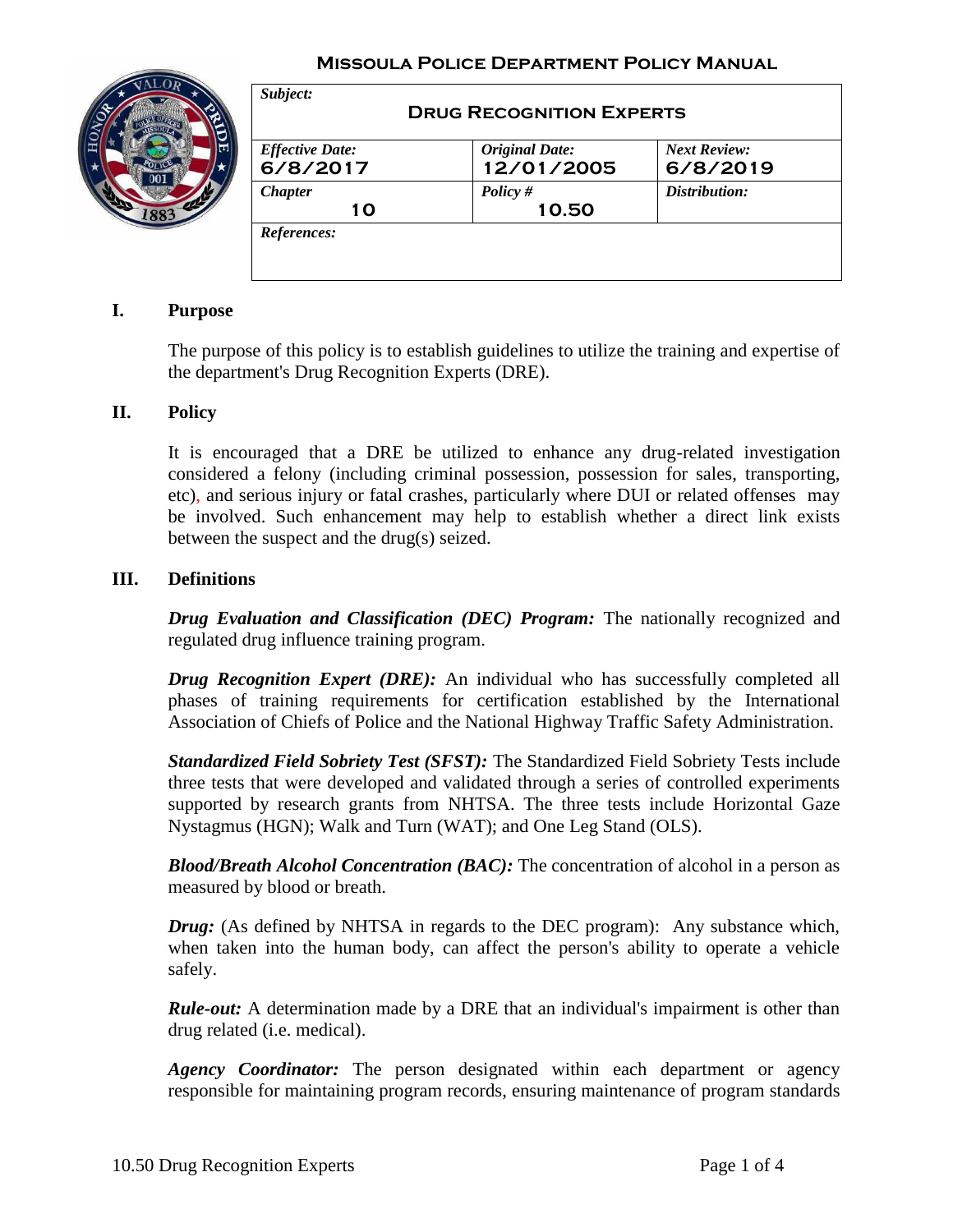and conducting training and certification sessions within the agency. Responsibility for this function may rest with one individual, in the case of a small or closely coordinated effort, or may be decentralized among several people throughout the agency. If there is no designated agency coordinator, the appropriate DRE coordinator shall be the state coordinator.

*State Coordinator:* In each of the states in which the Drug Evaluation and Classification Program has been implemented under the auspices of the National Highway Traffic Safety Administration, an individual has been designated to act as the statewide coordinator for the DEC Program. The duties of the position generally include but are not limited to:

- 1. Acting as an information clearinghouse and central communication point for the program within the state.
- 2. Assisting in coordinating training and other support activities for all agencies participating in the program within the state.
- 3. Coordinating the assignment of instructors in response to requests for service from federal and other sources.

# **IV. Procedures**

- A. DUI
	- 1. The officer should begin the investigation and administer the Standardized Field Sobriety Test (SFST) battery and preliminary alcohol screening test (PAST).
	- 2. If the results of the SFST and/or other observed impairment is not consistent with the results of the PAST and the results of the breath test are below .08 BAC, the investigating officer should request a DRE.
	- 3. The officer will make the arrest decision based on the observed impairment, unless unusual circumstances exist; at which time the officer may request a DRE.
	- 4. Once a DRE is notified he will determine whether to respond to the scene or have the arresting officer transport the arrestee to the police station or detention center for the drug evaluation.
	- 5. When the DRE begins the twelve step drug evaluation, the arresting officer shall remain on scene and is ultimately responsible for the arrestee.
	- 6. When the evaluation is complete, the DRE will notify the arresting officer of their opinion and complete their portion of the report before leaving. The only exception would be if the evaluation resulted in a "rule-out", or no drug impairment, determination by the DRE and the arrestee is released or remains in custody on charges other than DUI or any drug-related offense. Regardless, the DRE will complete a DR report on the evaluation.
	- 7. The shift commander may notify or request a DRE for any other purpose or investigation they deem necessary to establish whether drug influence is present.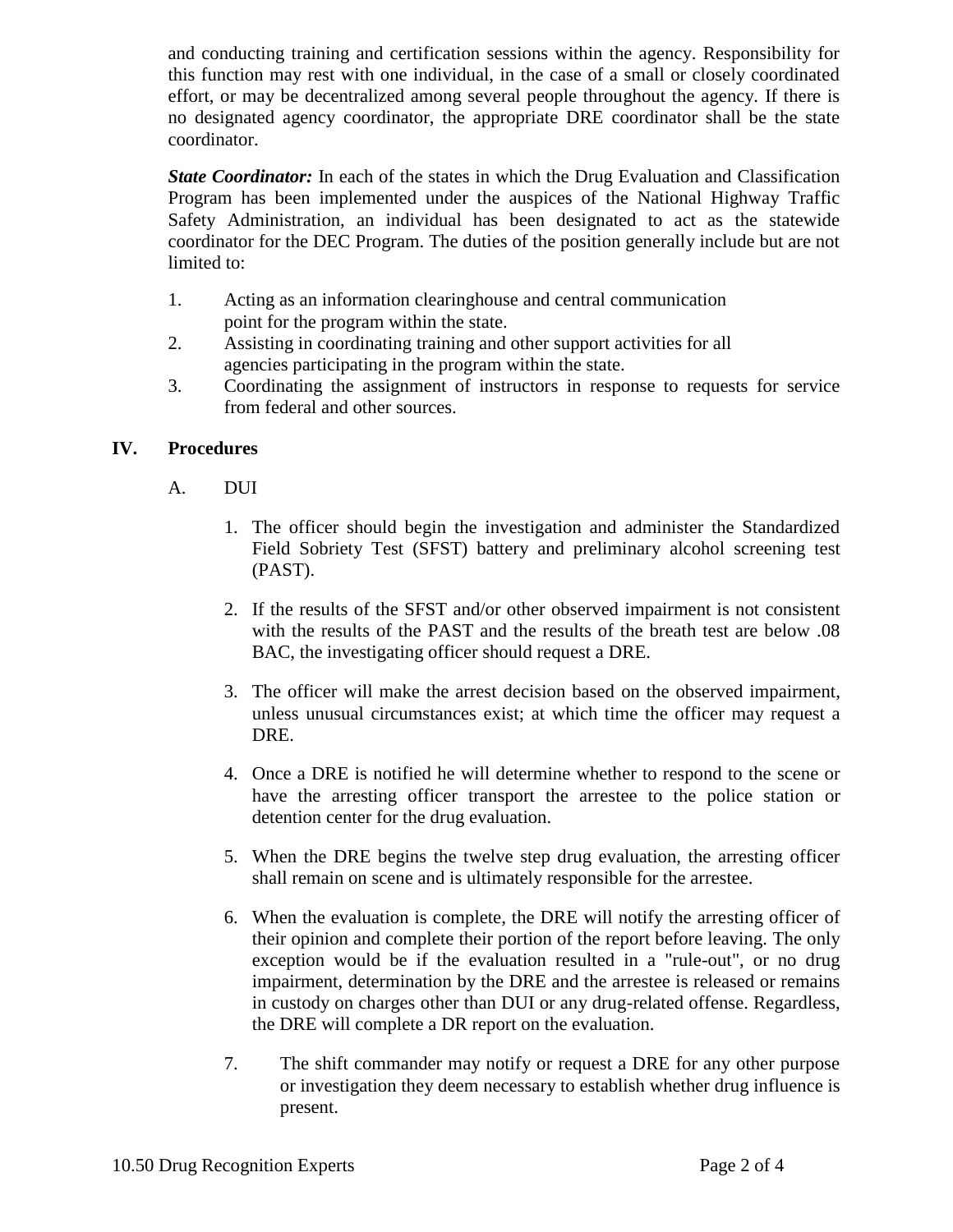8. It is recommended that a DRE be called to interview and/or conduct an evaluation on surviving driver(s) involved in serious injury or fatal traffic collisions.

# **V. Reporting**

- **A.** Every drug evaluation shall be documented on a Drug Influence Evaluation Report face sheet provided by the police department regardless of whether the DRE determines the subject is under the influence of a drug or a rule-out. The narrative shall be completed in the template provided in the Information Manager.
- **B**. The DRE shall also complete a DR report whether or not the evaluation is for enforcement purposes, as a report is necessary to place evidence (blood/urine) into property.
- **C.** The original Drug Influence Report shall then be attached to the DR report, and two additional copies made.
	- 1. One copy of the evaluation report should be included with the DRE's rolling log.
	- 2. The other copy shall be given to the Agency Coordinator to be entered into the National DRE Tracking System.
- **D.** Both completed reports shall be reviewed by the DRE Agency Coordinator.

## **VI. Evidence Collection**

- **A.** MCA §61-8-404(1)(a) states that "evidence of any amount or detected presence of alcohol, drugs, or a combination of alcohol and drugs in the person at the time of a test, as shown by an analysis of the person's blood or breath, is admissible."
	- 1. For the purpose of DUI-drug enforcement, a blood test shall be offered for the toxicology confirmation.
	- 2. A urine test is permissible for any other purpose to confirm the presence of any drug(s) in the person.
- **B.** All evidence as part of a drug evaluation shall be handled and preserved in accordance with department policy and practice.

## **VII. Training, Certification and Re-Certification**

- **A.** Each candidate DRE must adhere to the requirements established by the IACP and set forth in "The International Standards of the Drug Evaluation and Classification Program."
	- 1. These requirements shall include selection, training and certification.
- **B.** Each DRE shall maintain the requirements as set forth in The International Standards of the Drug Evaluation and Classification Program.